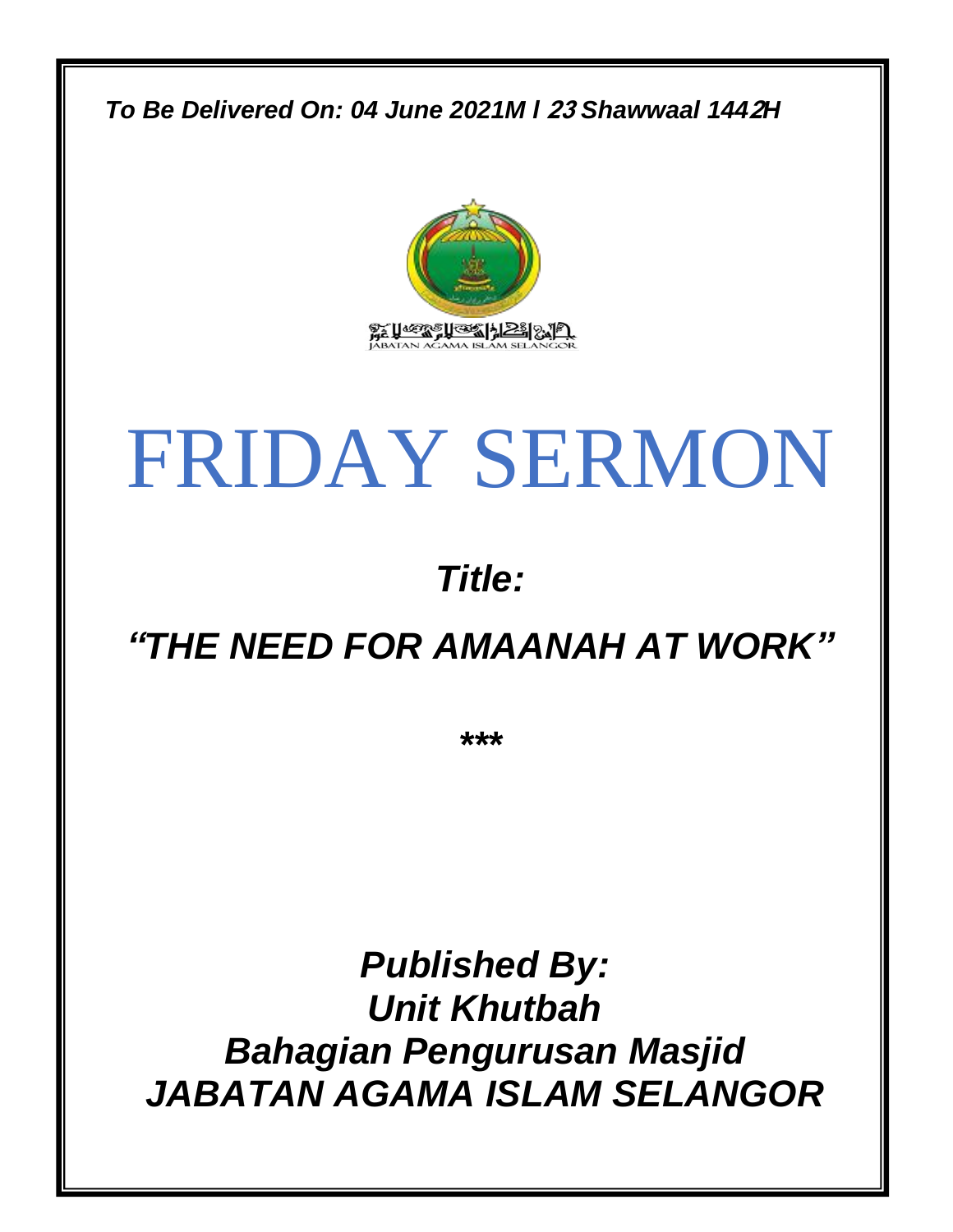## *"THE NEED FOR AMAANAH AT WORK"*

 $\frac{1}{2}$ ن<br>ا اَلْحَمْدُ لِلَّهِ الْقَائِل: يَأَيُّهَا ٱلَّذِينَ ءَامَنُواْ لَا تَخُونُواْ ٱللَّهَ وَٱلرَّسُولَ وَتَخُونُوٓ ٍ<br>ا ْ  $\overline{\phantom{a}}$ ْ  $\overline{\phantom{a}}$  $\frac{1}{2}$ ْ ْ ا و ون ُو<br>په و<br>و  $\ddot{\mathbf{r}}$ ؚ<br>خ ِرِ و َ ول س و<br>د ند<br>ند الرَّ ِ<br>م و ذَ ونُوا اللَّهَ ْ ُو و<br>و  $\ddot{\mathbf{r}}$ نز<br>خ ر<br>1 نُوا لا ْ ُ ِ<br>م ام  $\tilde{\epsilon}$ ِ<br>لَّذِينَ ءَ ا ٱَّل ِ<br>م ه و<br>د سَ<br>ب ِ<br>ج أ ِ<br>د ي .<br>` مُونَ و ِ<br>ا ل ع  $\frac{1}{2}$  $\ddot{\mathbf{r}}$ نتُمۡ تَـ  $\frac{1}{2}$ و<br>په ِ<br>ج أ ِ<br>ہ تِكُمْ وَ  $\frac{1}{2}$ ر َٰ ِ<br>مَٰن<u>ْنَ</u> م ِ<br>ج آمَنَنتِكُمْ وَآنَتُمْ تَعْلَمُونَ ۞ ا ا<br>مارچ<br>مارچ ं<br>इ ۔<br>ا  $\frac{1}{2}$ ्<br>नि

ؚ<br>• أَشْهَدُ أَنْ لَّا إِلَٰهَ إِلَّا اللَّهُ وَحْدَهُ لَا شَرِيكَ لَهُ وَأَشْهَدُ أَنَّ مُحَمَّدًا عَبْدُهُ ِ<br>ا ً<br>ز<br>ر ؚ<br>ۣ ँ<br>प ِ<br>پر |<br>יַ ِ<br>ٌ  $\frac{1}{1}$  $\tilde{\cdot}$ ر<br>الم ً<br>أ َ ً<br>ا ั<br>ถ ๋<br>ጎ َ ِ<br>ُا ً<br>زار<br>م ْ  $\tilde{\cdot}$ ِ<br>رُ  $\ddot{\bullet}$ <u>ر</u>  $\mathbf{r}$ ِ<br>ٌ ِ<br>ا ់<br>រ وَرَسُوْلُهُ. اَللَّهُمَّ صَلِّ وَسَلِّمْ عَلَى سَيِّدِنَا مُحَمَّدٍ وَعَلَى ءَالِهِ وَأَصْحَابِه  $\overline{\phantom{a}}$  $\ddot{\phantom{0}}$  $\frac{1}{2}$  $\frac{1}{2}$ َ<br>آ ِ<br>م  $\frac{1}{2}$ <u>لم</u> ั<br>ว  $\frac{1}{2}$ ا<br>-<br>• ِّ با<br>با َ<br>آ ِ<br>م ِّ  $\frac{1}{2}$  $\frac{1}{2}$ ี<br>จ ر<br>ر<br>ر ً<br>ا  $\mathbf{r}$ ا<br>ر ُ ֦֧<u>֫</u> ر<br>رہ  $\ddot{\phantom{0}}$  $\frac{1}{2}$  $\ddot{\phantom{0}}$ أَجْمَع<u>ِيْن</u>َ. ْ  $\frac{1}{2}$  $\frac{1}{2}$ 

لْمُسْلِمُونَ! اِتَّقُواْ اللَّهَ! أُوْصِيكُمْ وَإِيَّايَ بِتَقْوَى اللَّهِ  $\ddot{\ }$ ֦֧֦֧֦֧֦֧֦֧֦֧֦֧֦֧֦֧֦֧֦֧֦֧֦֧֦֧<br>**֧**  $\ddot{\phantom{0}}$ **ؚ** َ  $\frac{1}{2}$  $\tilde{\cdot}$ <u>،</u> ٝ<br>ؙ ُ<br>ُ'' ់<br>ព ُ<br>ُ  $\frac{1}{2}$  $\ddot{\phantom{0}}$ ›<br>ጎ أَمَّا بَعْدُ، فَيَاۤ أَيُّهَا الْمُ ِ<br>ياس<br>مرا ر<br>و<br>•  $\ddot{\phantom{0}}$  $\frac{1}{1}$  $\ddot{\cdot}$ ِ<br>ا ْ  $\ddot{\phantom{0}}$ ั้ง<br>ว  $\ddot{\phantom{0}}$ .  $\ddot{\phantom{0}}$ ؾڤۅڹؘ <u>بر</u> ا<br>المجل ُ<br>ا فَقَدْ فَازَ الْمُ  $\ddot{\cdot}$  $\ddot{\cdot}$ ْ  $\frac{1}{2}$  $\ddot{\cdot}$ 

 $\ddot{\mathbf{r}}$ قَالَ اللَّهُ تَعَالَى: يَ ً<br>ال َ  $\ddot{\phantom{0}}$ َٰ ي ر<br>م اتِهِۦ و  $\ddot{\cdot}$ ق ت و<br>به ب<br>مو قی  $\tilde{\phantom{a}}$ ح ذَ قُوا اللَّهَ ْ ور زن<br>مو نُوا اڌّ <u>ہ</u> ُو ر<br>م ام َ<br>ء ء ِينَ بة<br>1 ا الَّذِ ِ<br>م ه و<br>م نک<br>ڊ ِ<br>ج أَيُّهَا ٱلَّذِينَ ءَامَنُواْ ٱتَّقُواْ ٱللَّهَ حَقَّ تُقَاتِهِۦ وَلَا تَمُوتُنَّ  $\ddot{\phantom{0}}$ مُوثَنَّ و<br>په و  $\ddot{\cdot}$ ت إِ ّل ہ<br>ال  $\ddot{\cdot}$ سُلِمُونَ و  $\ddot{\phantom{0}}$ و<br>مە نتُم مَّ و<br>به ِ<br>ج أ وَأَنتُم مُّسۡلِمُونَ ۞ 2

### **Dear blessed Muslims,**

Let us strive to increase our *taqwa* of Allah *Subhaanahu Wa Ta'aala* by fulfilling all of His Commands and avoiding all of His prohibitions. May we attain success in this world and the Hereafter.

Let us altogether ponder upon the *khutbah* today titled *"THE NEED FOR AMAANAH AT WORK."*

 $<sup>1</sup>$  al-Anfaal 8:27.</sup>

<sup>2</sup> Aal-'Imraan 3:102.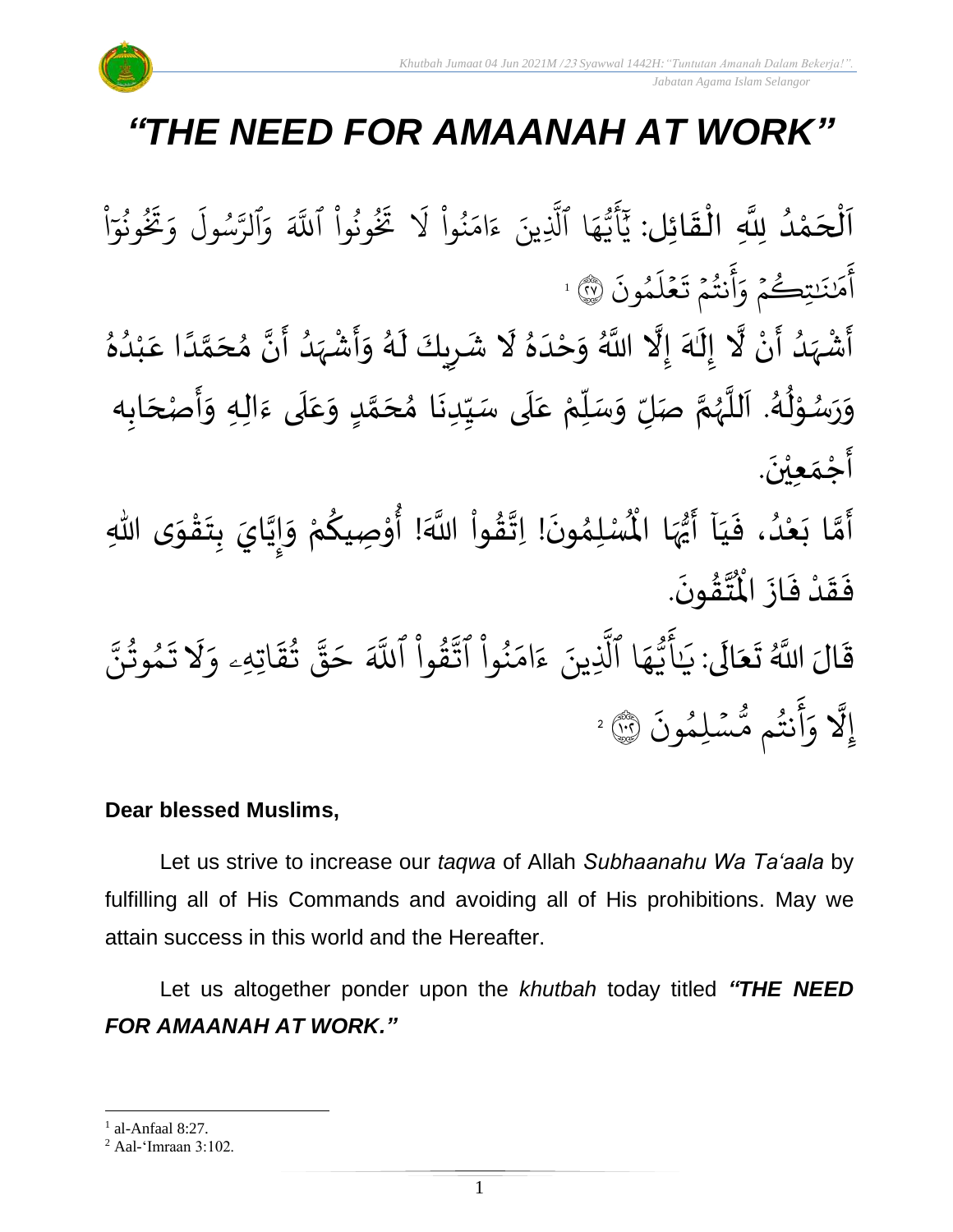

#### **Dear blessed Muslims,**

A Muslim must deem his or her entire life as an *'ibaadah* (worship). *'Ibaadah* is not just confined to performing *salaah* (prayer), fasting, hajj, and others. If only *salaah* is deemed as *'ibaadah*, then it is not more than half an hour from the 24 hours available in a day. Whereas, the most time spent every day is in one's occupation. The three main conditions in turning our work into *'ibaadah* are:

1) The *niyyah* (intention) for work is purely for the sake of Allah *Subhaanahu Wa Ta'aala* Alone.

2) The work performed and how it is being carried out must adhere to the *Shara'* and not contradict with Islamic rulings.

3) The objective of working is for the wellbeing, such as seeking livelihood in supporting the family and its like.

As in the norm, there are employees that are rigorous in their *'ibaadah* but when doing work, they would commit acts that could nullify the value of *'ibaadah* within their work such as immorality, tardiness when it comes to punctuality, shirking in fulfilling responsibilities, and moreover, being involved corruption and its like. Hence, the praiseworthy trait of *amaanah* (trustworthiness) must be inculcated and practiced by individuals at work, in ensuring that every work done achieves the quality that is expected. This is one of the characteristic and trait of a true Muslim worker. On the contrary, neglecting one's *amaanah* (trust) at work is a form of betrayal, as mentioned in the severe warning from Allah *Subhaanahu Wa Ta'aala* in verse 27 of soorah al-Anfaal that was recited earlier, which means: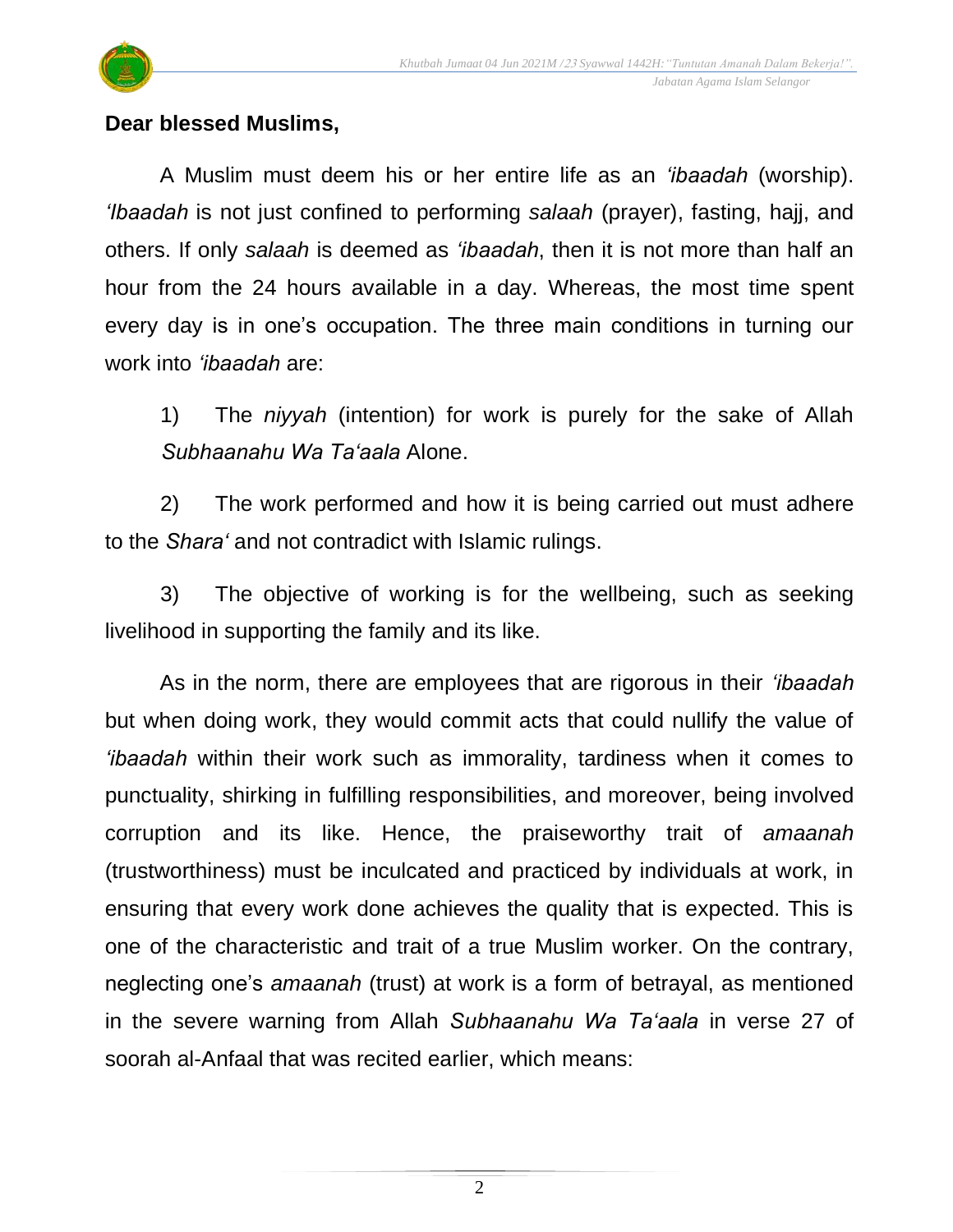

## *"O you who have believed, do not betray Allah and the Messenger or betray your trusts while you know [the consequence]."*

In this verse, Allah *Subhaanahu Wa Ta'aala* has given reminder to His believing servants to not betray the *amaanah* that was entrusted for its implications are truly severe. Realize that every trust granted upon us will be questioned about and further registered as a bad record for a long period of time. Take heed, for betraying the *amaanah* is one of the characteristics of the hypocrites in their practice. In the *hadeeth* of Abu Hurayrah *radiyAllaahu 'anh*, Rasulullah صلى الله عليه وسلم said:

: إِذَا حَدَّثَ كَذَبَ، وَإِذَا وَعَدَ أَخْلَفَ، وَإِذَا  $\ddot{\cdot}$  $\frac{1}{2}$  $\frac{1}{2}$  $\overline{\phantom{a}}$ ْ  $\frac{1}{2}$  $\frac{1}{1}$  $\frac{1}{2}$  $\frac{1}{2}$  $\ddot{\cdot}$  $\sum_{i=1}^n$  $\frac{1}{2}$  $\ddot{\cdot}$ ์<br>-<br>- $\frac{1}{2}$ ہ<br>ا  $\overline{\phantom{a}}$  $\ddot{\cdot}$ يو<br>م آيَةُ المُنَافِقِ ثَلَاثٌ ً<br>ن  $\frac{1}{2}$  $\ddot{\bm{s}}$ ِ<br>ئە  $\mathbf{r}$ ر<br>م  $\frac{1}{2}$  $\ddot{\phantom{0}}$ اؤْتُمِنَ خَانَ  $\ddot{\phantom{0}}$  $\ddot{\phantom{0}}$ <sup>∂</sup> ؚ<br>پن

*"The signs of a hypocrite are three: Whenever he speaks, he tells a lie; and whenever he promises, he breaks his promise; and whenever he is entrusted, he betrays his trust."*

*(al-Bukhaari)*

On the contrary, if one preserves and fulfill the *amaanah* given, it will drive the individual in carrying out work with more diligence and earnestness. The person will give his time, energy, and intellectual resources in attaining high quality results. All of the stipulations and requirements for work will be fulfilled with great responsibility and dedication. Furthermore, one will be respected and known as an excellent Muslim, thus becoming good exemplary for the society, including the non-Muslims. This style of work is one that is favored by Allah, as mentioned in the *hadeeth* of 'A'ishah *radiyAllaahu 'anha*, where Rasulullah  $\ddot{\mathcal{Z}}$  said: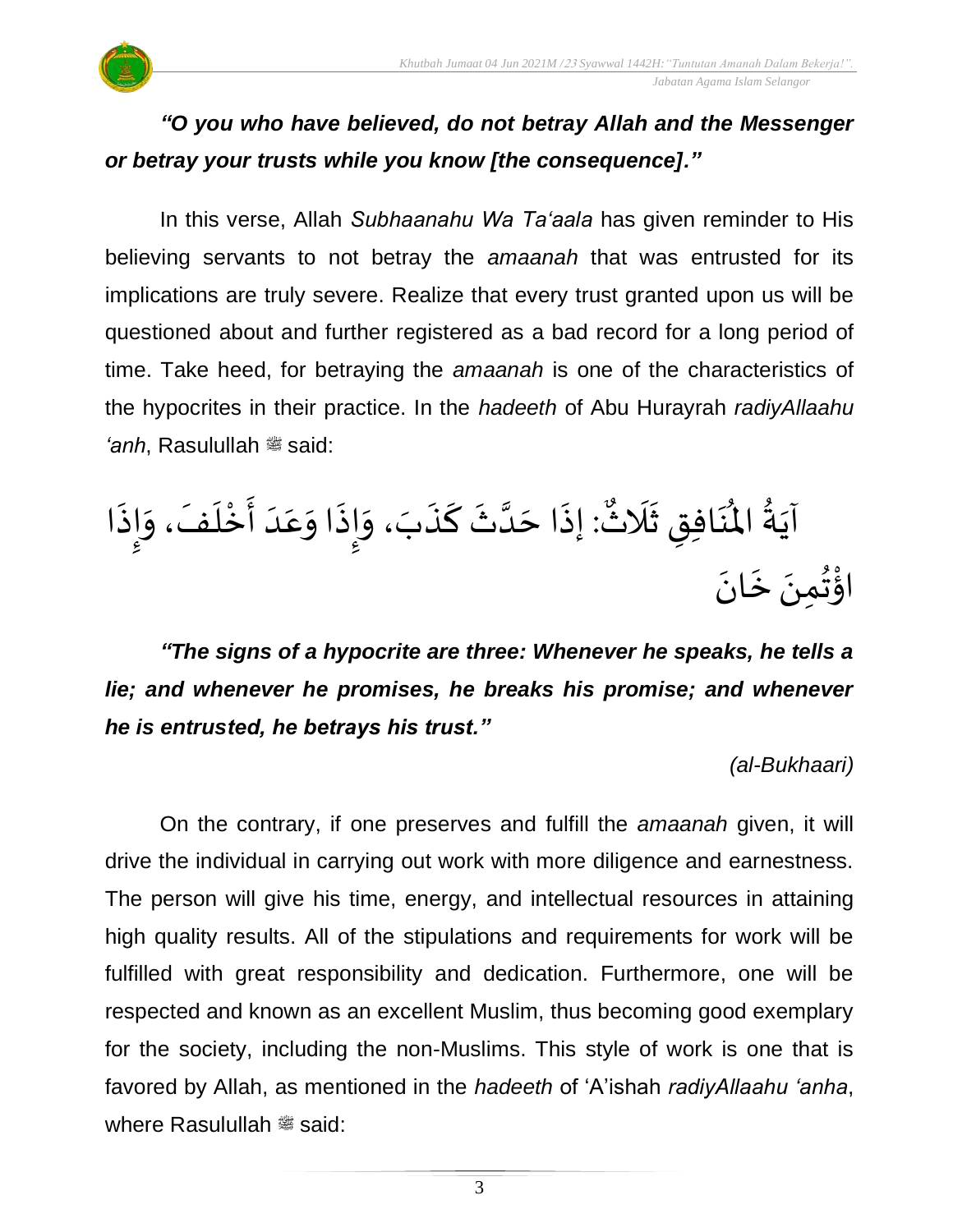

#### ।<br>-<br>-إِنَّ اللّهَ تَعَالَى يُحِبُّ إِذَا عَمِلَ أَحَدُكُمْ عَمَلًا أَنْ يُتْقِنَهُ َ ء<br>لم  $\ddot{\phantom{0}}$ ْ ُ ْ  $\ddot{\phantom{0}}$ ً<br>أ  $\frac{1}{\lambda}$  $\frac{1}{2}$ ْ <u>ل</u>و <br>ا  $\overline{\phantom{a}}$  $\ddot{\phantom{0}}$  $\frac{1}{2}$  $\ddot{\cdot}$ ُّ ُ<br>ُ ِ<br>الح  $\ddot{\phantom{0}}$  $\ddot{\phantom{0}}$

*"Allah loves someone who when works, he performs it in perfect manner."*

*(Abu Ya'la and al-Bayhaqi)*

#### **Dear beloved audience,**

In preserving the *amaanah*, there are several matters that must be duly emphasized such as observing the work hours, *ikhlaas* (sincerity) in giving one's opinion, and remain free from misappropriation such as bribery, breach of trust, and abuse of power. Instead, we must execute our work in the best manner, utilizing our capabilities, potentials, and expertise, in fulfilling the task given without any negligence and deceit. Services that are embroidered with *taqwa* and *amaanah*, along with Islamic norms are the secrets to great and sound achievements of all time.

History has proven that the excellent trait of *amaanah* possessed by our beloved Prophet Muhammad , where he was known as "al-Ameen", had made him become a very successful entrepreneur when he was working with Abu Taalib and also Sayyidatina Khadeejah. Furthermore, time management is crucial for those rendered with the trust. It behooves them to utilize their work time stipulated in the best manner with efficiency and effectiveness. Those having *amaanah* trait will always remain appreciative and punctual. They would not even once neglect their quality of work exerted. Moreover, they would strive to improve themselves in facing the challenges ahead. Narrated Abu Hurayrah *radiyAllaahu 'anh*, Rasulullah <sup>*s*said:</sup>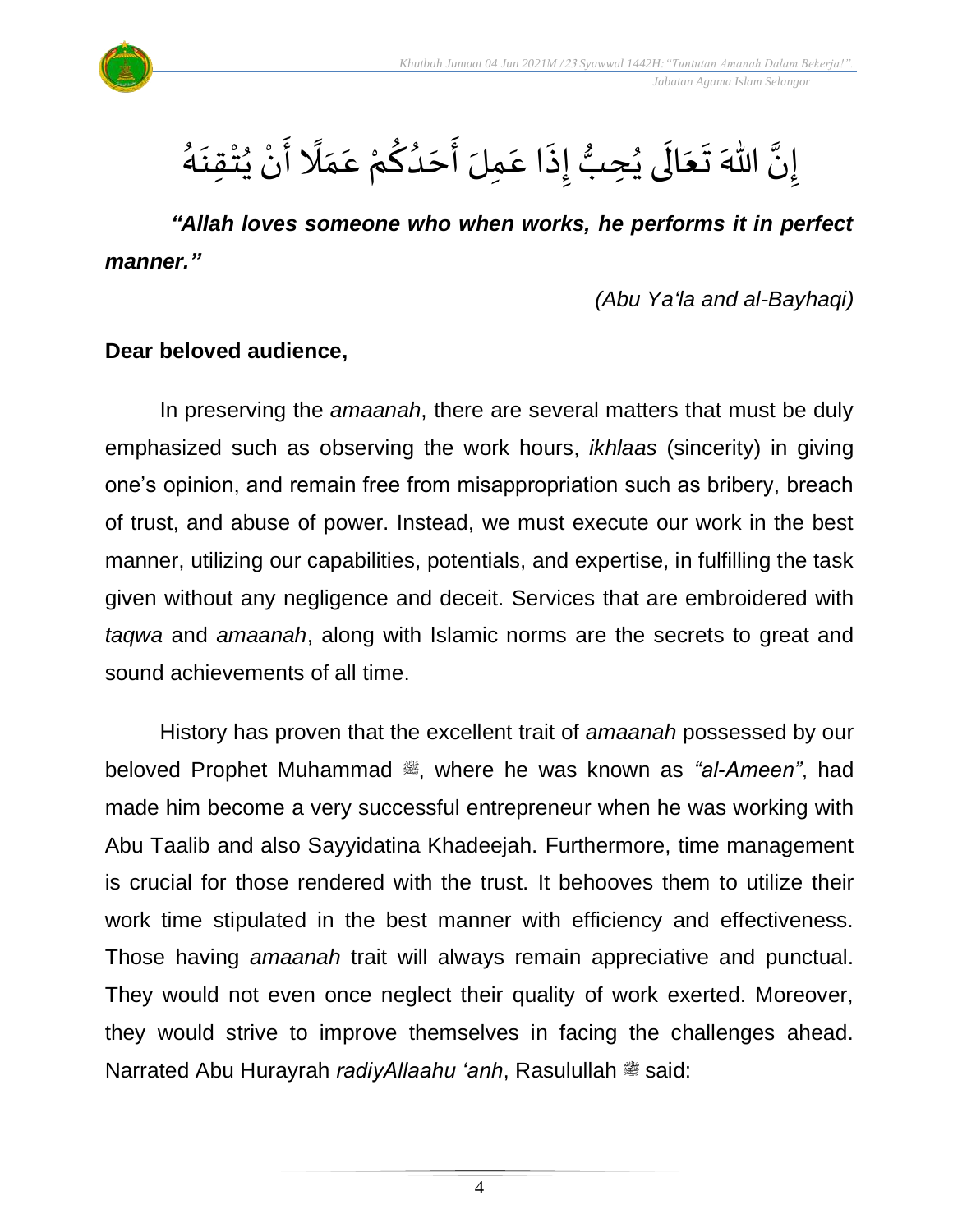

#### $\ddot{\phantom{a}}$ أ ۔<br>ع<br>م ع دِّ الْأَمَانَةَ إِلَى مَنِ ائْتَمَنَكَ وَلَا تَخُنْ مَنْ خَانَكَ ِّ َ<br>اُح  $\ddot{\phantom{0}}$ ।<br>-<br>- $\frac{1}{2}$  $\ddot{\phantom{0}}$ ل  $\frac{1}{2}$ ِ ់<br>:  $\ddot{\phantom{0}}$  $\frac{1}{2}$  $\tilde{\cdot}$  $\ddot{\phantom{0}}$ ्<br>र ْ  $\frac{1}{2}$ ۫<br>ؙ **م**ُ ∗  $\ddot{\phantom{0}}$  $\ddot{\phantom{0}}$  $\ddot{\phantom{0}}$

*"Fulfill the trust for the one who entrusted you, and do not betray the one who betrayed you."* 

*(Abu Dawood and at-Tirmidhi)*

Therefore, it is *waajib* (obligatory) upon the employee to strive diligently in fulfilling his or her responsibility, as well as the trust and confidence rendered in undertaking a particular task by actually realizing that the income earned will be the main source of provision (*rizq*), further leading to the source of blissfulness for oneself, family, and community. May we truly comprehend the importance of the trait of *amaanah* and being responsible in our work, which will yield excellent results in our career and lives.

### **Respected audience,**

To end the *khutbah* today, I sincerely invite upon all of us to altogether derive essential lessons from the *khutbah*, as in the following:

1. The Muslim *ummah* must have certainty that *amaanah* when working is a necessity that will be accounted for in front of Allah in the Hereafter.

2. The Muslim *ummah* must strive to exercise the best commitment in every *amaanah* entrusted, for the benefit of oneself, family, and organization.

3. The Muslim *ummah* must realize that *rizq* that is *halaal* (lawful) and beneficial originates from having utmost *amaanah* in one's work.

جِيْمِ ْ ند<br>س ِن الر ا  $\frac{1}{2}$ ط ي **ّ** ر<br>مذ الش ِ ِمنَ ذ ْعُوْذُ بِاللَّهِ و<br>په ْ و<br>م ِ<br>ج أ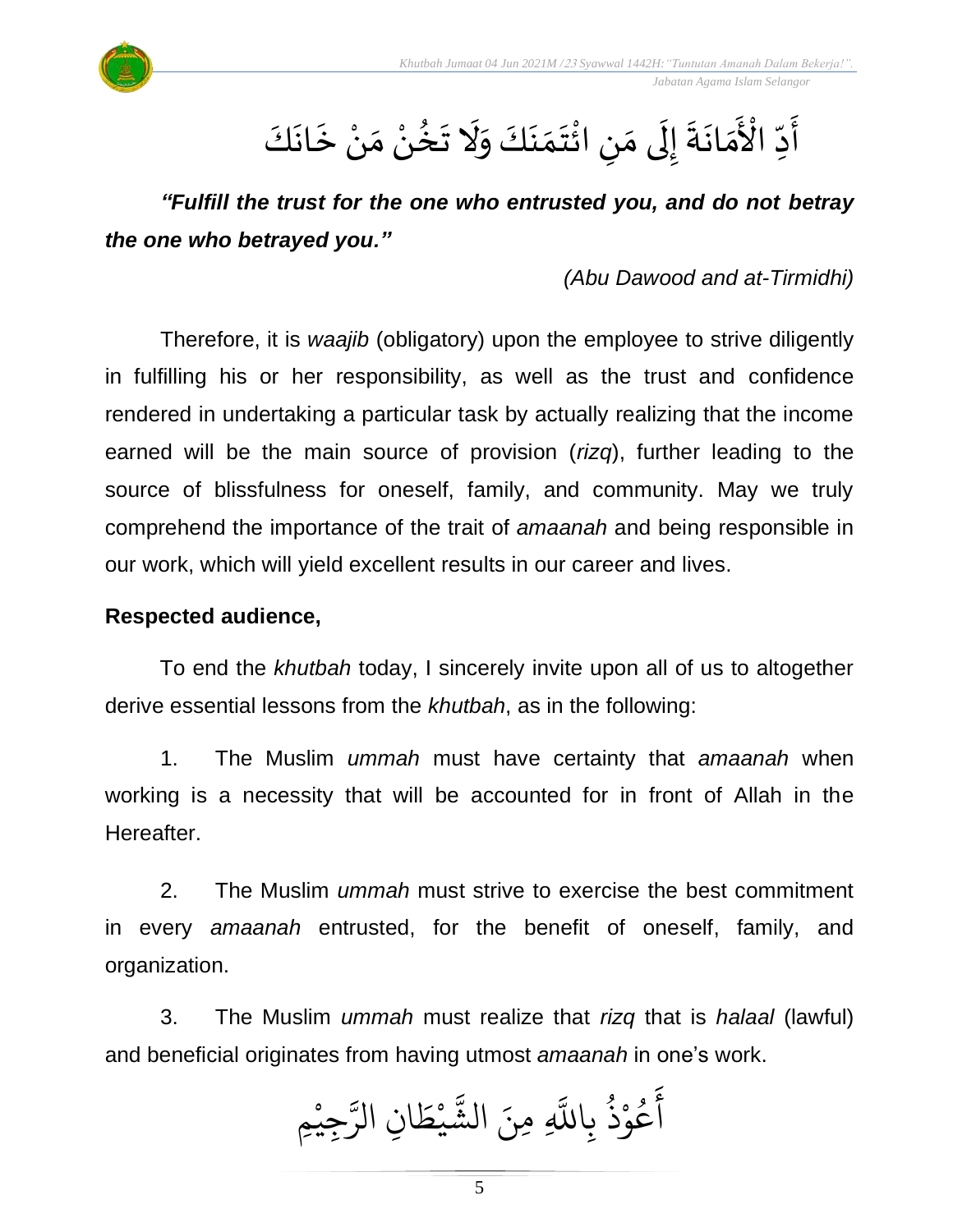





*"And say, "Do [as you will], for Allah will see your deeds, and [so,*  will] His Messenger and the believers. And you will be returned to the *Knower of the unseen and the witnessed, and He will inform you of what you used to do.""*

*(Soorah at-Tawbah 9:105)*

ْ بَارَكَ اللّهُ لِيْ وَلَكُمْ فِي الْقُرْآنِ الْعَظِيْمِ، وَنَفَعَنِيْ وَإِيَّاكُمْ بِمَا  $\ddot{\bullet}$  $\frac{1}{2}$  $\ddot{\phantom{0}}$  $\frac{1}{2}$ ់<br>រ  $\ddot{\phantom{0}}$ ْ ْ  $\frac{1}{2}$ ֦֧֦֧֦֦֧֦֧֝֟֓֓<u>֚</u> ْ ۔<br>ج  $\tilde{\epsilon}$  $\ddot{\ }$ ْ  $\frac{1}{2}$  $\ddot{\phantom{0}}$  $\frac{1}{2}$ ៝<br><del>៹</del> <u>ل</u> َ  $\frac{1}{2}$  $\tilde{\cdot}$ ر<br>ر فيْهِ مِنَ الآيَاتِ وَالنِّكْرِ الْحَكِيْمِ وَتَقَبَّلَ مِنِّيْ وَمِنْكُمْ تِلاَوَتَهُ، إِنَّهُ े<br>इ  $\frac{1}{2}$ ر<br>پر  $\frac{1}{2}$  $\ddot{\phantom{0}}$ ْ ِ<br>م ْ  $\frac{1}{2}$ ؚ<br>و י<br>ִי  $\sum$ ن<br>ا  $\frac{1}{2}$  $\ddot{\phantom{0}}$  $\frac{1}{2}$ ់<br>(  $\overline{\phantom{a}}$ ֧֧֦֝֟֟֟֟֟֟֟֟֟֟֟֟֟֓֟֓֕֟ ِ ْ ِّ َ<br>م ِ<br>پُ  $\ddot{\phantom{0}}$ ់<br>( . ُ هُوَ السَّمِيْعُ الْعَلِيْمُ ْ  $\ddot{\phantom{0}}$ ֝֟<br>֧֝֟ ُ ់<br>រ **تا**<br>سا  $\ddot{\ }$  $\frac{1}{2}$ أَقُولُ قَوْلِيْ هَذَا وَأَسْتَغْفِرُ اللّٰهَ الْعَظِيْمَ لِيْ وَلَكُمْ وَلِسَاْئِرِ ِ<br>ا  $\frac{1}{2}$  $\ddot{\cdot}$  $\frac{1}{2}$ ै।<br>द  $\ddot{\phantom{0}}$ ْ إ י<br>י  $\ddot{\cdot}$  $\frac{1}{2}$  $\frac{1}{2}$ <u>ر</u>  $\frac{1}{2}$ ْ ِ<br>م  $\tilde{\mathbf{r}}$  $\frac{1}{2}$ ْ إ  $\frac{1}{\epsilon}$ ْ  $\ddot{\phantom{0}}$ ֦֧֦֧֦֦֧֝<u>֦</u> ُُ ري<br>لْمُسْلِمَاتِ، فَاسْتَغْفِرُوْهُ إِنَّهُ هُوَ الْغَفُوْرُ الرَّحِيْمُ ់<br>រ ہ<br>د بر<br>ا∙ ֦֧֦ **∗**<br>•  $\frac{1}{2}$ ا<br>ا  $\ddot{\phantom{0}}$ ُ د<br>گ  $\ddot{\phantom{0}}$ ।<br>-<br>-ِ<br>ٌ ֦֧֦֧֦ ٍ<br>ٌ ا<br>ا  $\frac{1}{2}$  $\ddot{\cdot}$  $\frac{1}{\lambda}$ رت<br>لْمُسْلِمِيْنَ وَالْمُ  $\ddot{\ }$  $\ddot{\phantom{0}}$ ْ اْل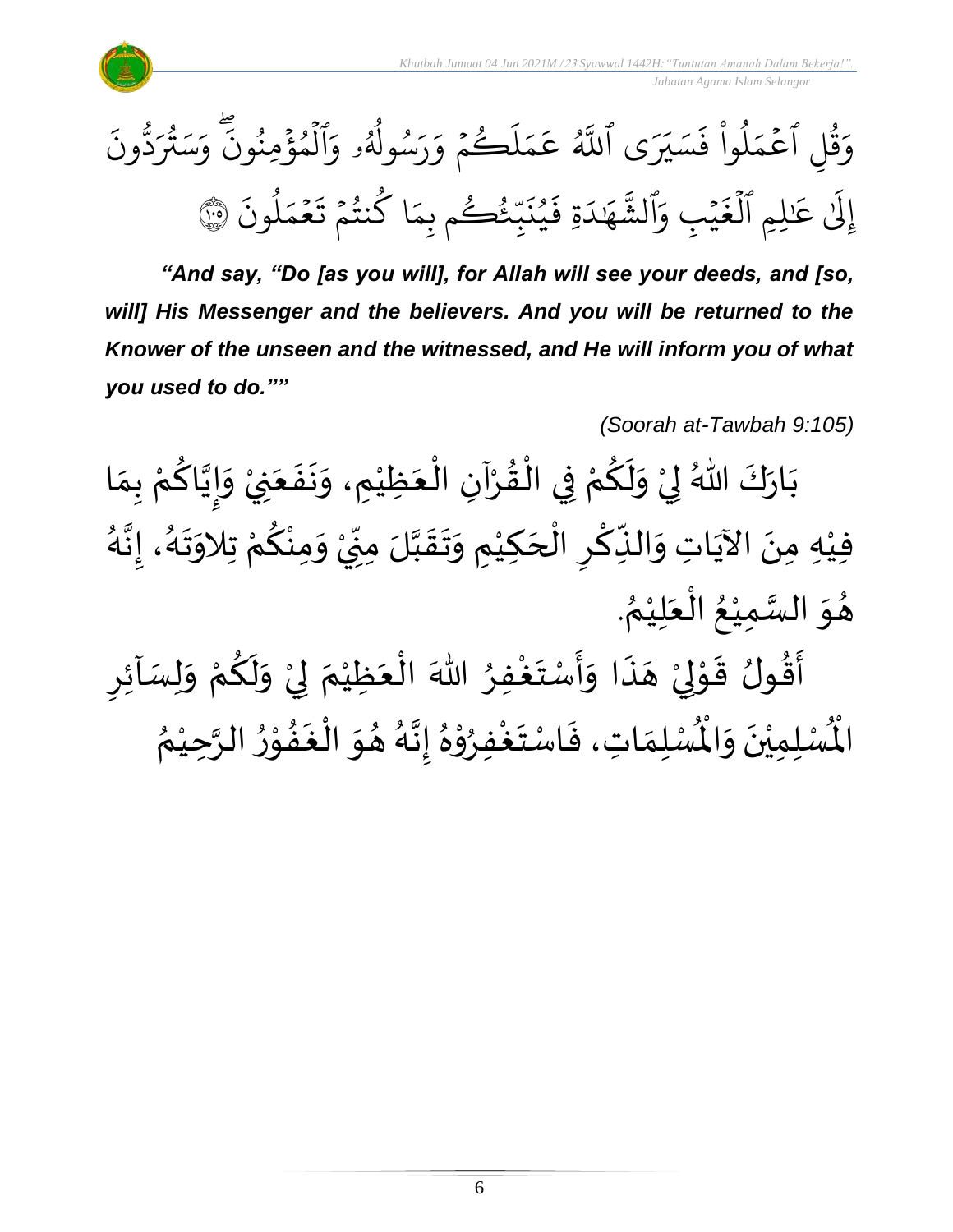

# **THE SECOND** *KHUTBAH*

ِ<br>لْمُسْلِمِيْنَ، وَرَزَقَنَا مِنَ الطَّيِّبَاتِ  $\frac{1}{1}$  $\frac{1}{2}$  $\frac{1}{2}$ ل<br>محمد<br>ا  $\ddot{\phantom{0}}$  $\ddot{\phantom{0}}$  $\frac{1}{2}$  $\ddot{\phantom{0}}$  $\frac{1}{2}$  $\frac{1}{2}$  $\ddot{\phantom{0}}$ ْ اَلْحَمْدُلِلَّهِ الَّذِيْ جَعَلَنَا مِنَ الْمُسْلِمِيْنَ، وَرَزَقَنَا مِنَ الطَّيِّبَاتِ.  $\ddot{\phantom{0}}$  $\ddot{\phantom{0}}$ ِ<br>ا َ  $\overline{\phantom{a}}$ ل<br>ا ن<br>ا <br>ا ْ  $\overline{\phantom{a}}$ ֦֧֦֧֦֧֦֧֦֧֦֧֦֧֧֦֧֧֝֟֓֓֓֜֓֟֓֜֓֓<u>֖֚֓</u>  $\frac{1}{2}$ َ<br>زار<br>ما أَشْهَدُ أَنْ لَّا إِلَهَ إِلَّا اللّهُ وَحْدَهُ لاَ شَرِيْكَ لَهُ، وَأَشْهَدُ أَنَّ مُحَمَّدًا ْ  $\sum_{i=1}^{n}$ ्<br>र ْ  $\ddot{\mathbf{z}}$  $\frac{1}{1}$ ل<br>مجموع َ<br>پر  $\tilde{\cdot}$  $\frac{1}{2}$  $\ddot{\phantom{0}}$ ِ<br>پ  $\overline{\phantom{a}}$  $\frac{1}{2}$ ً<br>ا ี้<br>ส ं<br>- $\frac{1}{2}$  $\frac{1}{2}$ ا<br>: <br>ا  $\frac{1}{2}$ ْ  $\frac{1}{2}$  $\frac{1}{2}$ ر<br>گ  $\ddot{\phantom{0}}$ ْ <u>ر</u>  $\frac{1}{2}$ عَبْدُهُ وَرَسُوْلُهُ. اَللَّهُمَّ صَلِّ وَسَلِّمْ وَبَارِكْ عَلَى سَيِّدِنَا مُحَمَّدٍ  $\mathbf{r}$ ั<br>ั  $\overline{\phantom{a}}$ ๋<br>ጎ **ृ** ِّ  $\frac{1}{2}$ ۔ $\frac{1}{1}$ ِ<br>م ّ<br>وُ  $\ddot{\phantom{0}}$ بر<br>م ْ ِّ  $\frac{1}{2}$  $\frac{1}{2}$ ี<br>จ ر<br>ر<br>ر ہ<br>ا م<br>آ ر<br>گ ء<br>ا≉ י<br>י ُ<br>ُ  $\frac{1}{2}$  $\frac{1}{2}$ بر<br>▲ .<br>د ់<br>រ ِ<br>م وَعَلَى آلِهِ وَصَحْبِهِ وَمَنْ تَبِعَهُمْ بِإِحْسَانٍ إِلَى يَوْمِ الدِّيْنِ. أَمَّا  $\overline{\mathbf{1}}$  $\frac{1}{2}$  $\tilde{\cdot}$ ْ ِّ **→** י<br>י  $\ddot{\phantom{0}}$  $\ddot{\phantom{0}}$ ل ।<br>-<br>-)<br>=<br>= ֦֧֦֧֦֧<u>֦</u> **با**<br>-ْ ر<br>ر<br>ر  $\ddot{\phantom{0}}$  $\ddot{\phantom{0}}$ ْ ์ $\frac{1}{2}$  $\frac{1}{2}$ ْ ี<br>วั َ -<br>بَعْدُ، فَيَا عِبَادَ اللهِ، اِتَّقُواْ اللَّهَ، أُوصِيكُمْ وَإِيَّايَ بِتَقْوَى اللهِ  $\ddot{\ }$ ֦֧֦֧֦֧֝<u>֦</u>  $\ddot{\phantom{0}}$  $\ddot{\cdot}$ َ  $\frac{1}{2}$  $\frac{1}{2}$ ْ **∕**<br>م ُ<br>په<br>پنجاب نہ<br>ا  $\frac{1}{2}$  $\frac{1}{2}$  $\ddot{\phantom{0}}$  $\frac{1}{1}$  $\frac{1}{1}$  $\frac{1}{2}$ <br>ا ْ  $\ddot{\phantom{0}}$ .  $\ddot{\phantom{0}}$ تقۇنَ ֦֧֦֦֧֦֦֦֧֦֝֝֟֓<br>**֧**  $\frac{1}{2}$ ِ<br>ئى<br>ب  $\frac{1}{\sqrt{2}}$ فَقَدْ فَازَ الْمُ  $\ddot{\phantom{0}}$  $\ddot{\cdot}$ ْ  $\frac{1}{2}$  $\ddot{\cdot}$ 

#### **Dear blessed audience,**

Once more, I would like to remind all of us to always have the *taqwa* of Allah *Subhaanahu Wa Ta'aala* by guarding ourselves and our families from abominable deeds and disobedience against Allah *Subhaanahu Wa Ta'aala*. At the same time, we will continue to pray so that our country will always remain blessed and protected from all forms of threat, as well as contagions from the Covid-19 pandemic. For that, let us graciously accept the government's recommendation by registering ourselves through the *MySejahtera* application in order to obtain vaccine shots that have been authorized by the Ministry of Health Malaysia.

May we become among the slaves of Allah that are patient while enduring all diseases afflicted, disciplined in adhering to the Standard Operating Procedures (SOP) and the new normal practices in overcoming the Covid-19 pandemic, for the sake of our own safety and the community.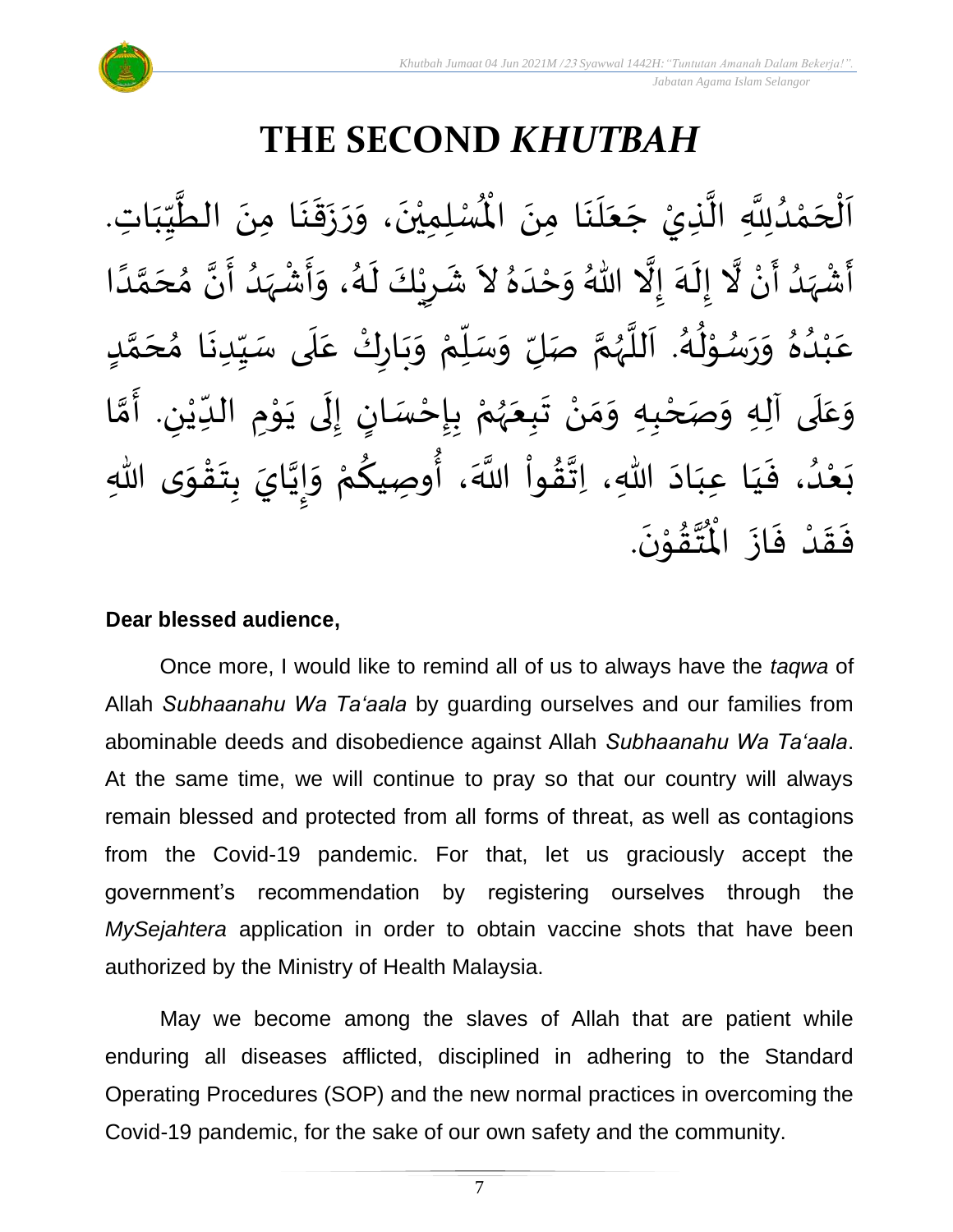

Let us altogether increase our *salawaat* upon our beloved Prophet Muhammad صلى الله عليه وسلم as Allah has commanded:

ِ ي ءِ<br>شمي .<br>تَ عَلَى ٱلنَّ ون و<br>ا ه<br>۹ يُصَلُّ و<br>د و<br>لم  $\ddot{\phantom{0}}$ ت ر<br>م ِك ئ بر<br>آ  $\uparrow$ ر<br>م بر<br>م ِ<br>م و ِ اللَّهَ بہ<br>ج إِنَّ اللَّهَ وَمَلْبِكَتَهُو يُصَلُّونَ عَلَى النَّبِيِّ َٰ ِ<br>بر يَايَّهَا الَّذِينَ ءَامَنُوا صَلُوا عَلَيْهِ ؚ<br>ۣ ر<br>آ  $\uplambda$ ِ<br>م ع وا ْ و<br>ا نُواْ صَلُّ ْ ُ ِرِ ام ्<br>द ء ِينَ بة<br>1 ا الَّذِ ِ<br>م ه و<br>د سَ<br>ڊ ِ<br>ج أ ا  $\frac{2}{\lambda}$ ن*َسْ*لِيمً  $\ddot{\phantom{0}}$  $\ddot{\cdot}$ ت <u>ہ</u> وا ِم و<br>م ں<br>ا ل ِ<br>س وَسَلِّمُواْ تَسْلِيمًا (َ ُ

 $\ddot{\phantom{0}}$ ِ<br>رُسَلِينَ ْ  $\mathbf{r}^{\circ}$ اللَّهُمَّ صَلِّ وَسَلِّمْ عَلَى سَيِّدِنَا وَمَوْلاَنَا مُحَمَّدٍ سَيِّدِ الْمُرْسَلِينَ ِّ  $\frac{1}{2}$ <u>لم</u> ี<br>ั<br>ุก  $\overline{\phantom{a}}$ ๋<br>ጎ  $\mathbf{r}$  $\tilde{\phantom{a}}$ י<br>י  $\frac{1}{2}$  $\frac{1}{2}$  $\ddot{\phantom{0}}$ ِّ  $\overline{\phantom{a}}$ ِ<br>م ْ ِ<br>ِّ  $\frac{1}{2}$  $\frac{1}{2}$ ี<br>จ ر<br>ر<br>ر ہ<br>ا ़<br>-<br>• وَارْضَ اللَّهُمَّ عَنْ أَصْحَابِهِ وَقَرَابَتِهِ وَأَزْوَاجِهِ وَذُرِّيَّاتِهِ أَجْمَعِيْنَ. ْ  $\frac{1}{2}$ ֦֧֦֧֦֧<u>֦</u> -<br>:<br>: ً<br>ق  $\frac{1}{2}$ ر ءِ<br>په  $\frac{1}{2}$  $\frac{1}{2}$ ່<br>: ֧֪֪֪֧֧֧֧֓֝֬֝֝֝֟֓֝֬֝֓֝֓֝֬֝֓֝֬֝֓֝֬֝֓֝<br>֧֪֪֝֝֝֝֟׆֧֛  $\frac{1}{2}$  $\ddot{\phantom{0}}$  $\frac{1}{2}$  $\frac{1}{2}$ ์  $\overline{\phantom{a}}$ ا<br>:<br>: ْ  $\frac{1}{2}$ ن<br>پ ر<br>ر ِ<br>آ  $\tilde{\cdot}$ ؙۊ۠ۄٮؘؘاتؚ  $\ddot{\phantom{0}}$ ْ<br>ئا  $\tilde{\mathbf{r}}$ ُؤْمِنِيْنَ وَالْمُ  $\frac{1}{2}$  $\ddot{\phantom{0}}$ ْ ؚ<br>پا ُْ ِ<br>لْمُسْلِمَاتِ وَالْمُ  $\frac{1}{2}$  $\frac{1}{2}$ اَللَّهُمَّ اغْفِرْ لِلْمُسْلِمِيْنَ وَالْمُسْلِمَاتِ وَالْمُؤْمِنِيْنَ وَالْمُؤْمِنَاتِ الْأَخْيَاءِ  $\tilde{\cdot}$  $\ddot{\phantom{0}}$ ْ ›<br>ለ ់<br>**រ** ِ<br>و ี้<br>ถึ ر<br>ر<br>ر ہ<br>آ َ  $\frac{1}{1}$ ْ َ مَ<br>مراجع<br>المراجع الْأَخْيَاءِ ْ مِنْهُمْ وَالأَمْوَاتِ، إِنَّكَ سَمِيْعٌ قَرِيْبٌ مُجِيْبُ ُ<br>وُرُ ْ  $\ddot{\ }$ ់<br>ភ  $\frac{1}{2}$  $\frac{1}{2}$ ُ ْ  $\frac{1}{2}$ ه<br>**د ا** ي ر ق <u>ر</u> ر<br>پو ٌ ، إِنَّكَ سَمِيْعٌ قَرِيْبٌ مُجِيْبُ الدَّعَوَاتِ وَيَا قَاضِيَ ْ ्<br>द<br>:  $\frac{1}{2}$  $\frac{1}{2}$  $\ddot{\mathbf{r}}$  $\ddot{\phantom{0}}$  $\tilde{\cdot}$  $\ddot{\ }$ ِ<br>م ہ<br>ا تِهُم رَّ حَتَّلَ عَمَّاءٍ مَسْتِيَّ حَتِّبَ حَبِيَّبَ حَتَّ حَتَّى مِنْ مَسْتِيَّبِ مِنْ حَسِيْبِ<br>الْحَاجَاتِ. اَللَّهُمَّ أَعِزَّ الْإِسْلاَمَ وَالْمُسْلِمِيْنَ، وَأَهْلِكِ الْكَفَرَةَ  $\overline{\phantom{a}}$ ۔<br>∤ **]∗**  $\frac{1}{2}$  $\frac{1}{2}$ َ ْ י<br>**י** ر<br>بن  $\tilde{\cdot}$  $\ddot{\phantom{0}}$ ْ اَللَّهُمَّ أَعِزَّ الْإِسْلاَمَ وَالْمُ  $\tilde{\cdot}$ .<br>^ ِ<br>ِ .<br>ا  $\frac{1}{2}$  $\frac{1}{2}$ ن<br>پ ر<br>ر<br>ر ر<br>ق  $\frac{1}{1}$ ُشْرِكِيْنَ وَدَمِّرْ اَعْدَاءَكَ اَعْدَاءَ اللِّيْنِ. وَانْصُرْنَا ر<br>.<br>. ْ ُمُ<br>م ْ  $\tilde{\cdot}$ ِ ْ ِّ  $\frac{1}{2}$ ہ<br>د ّ<br>م  $\frac{1}{2}$ َ<br>و  $\frac{1}{2}$  $\frac{1}{1}$ ْ<br>م  $\overline{\phantom{a}}$ ֧֦֧֦֧֝<br>**֧**  $\frac{1}{2}$  $\sim$  $\frac{1}{2}$ ا<br>-<br>• ْ ِ ْ  $\ddot{\hat{}}$ ُبْتَدِعَةً وَالْمُ  $\frac{1}{2}$  $\ddot{\cdot}$  $\frac{1}{2}$  $\ddot{\phantom{0}}$ ْ<br>ْ  $\ddot{\hat{}}$ اْل و  $\tilde{\cdot}$ .  $\ddot{\phantom{}}$ عَلَى الْقَوْمِ الْكَافِرِيْنَ ْ <u>ر</u> ∶<br>∽ `<br>ا **→** ֦֧֦֧֦֧<u>֦</u> الہ<br>معا ֫<br>֟֟**֝** ์ $\overline{\phantom{a}}$  $\frac{1}{2}$ 

 $\frac{1}{2}$ ل<br>اَللَّهُمَّ إِنَّا نَسْأَلُكَ وَنَتَوَسَّلُ إِلَيْكَ بِنَبِيِّكَ الأَمِيْنِ، وَنَسْأَلُكَ ।<br>-<br>-ี<br>ถ ر<br>ر<br>ر ً<br>ا  $\overline{\phantom{a}}$ ُ<br>ا∲  $\ddot{\phantom{0}}$  $\ddot{\phantom{0}}$  $\frac{1}{2}$ ْ  $\tilde{\epsilon}$ ِّ  $\frac{1}{2}$  $\frac{1}{2}$  $\ddot{\phantom{0}}$ ر<br>.<br>-ْ  $\mathbf{r}$ ।<br>-<br>-ن<br>سا  $\ddot{\ }$  $\ddot{\phantom{0}}$  $\ddot{\phantom{0}}$  $\tilde{\cdot}$ ُ<br>ا َ  $\ddot{\phantom{0}}$ .<br>بِأَسْمَآئِكَ الْحُسْنَى، وَصِفَاتِكَ الْعُظُمَى، أَنْ تَحْفَظَ بِعَيْنِ ْ ي  $\frac{1}{2}$ ر<br>م  $\ddot{\cdot}$  $\frac{1}{2}$ ْ  $\sum_{i=1}^{n}$  $\frac{1}{2}$ ر<br>م }<br>• ֦֧֦֧֦֧֝<u>֦</u>  $\ddot{\cdot}$  $\tilde{\cdot}$  $\ddot{\phantom{0}}$ ِّدِ ֦֧֦֧֦֧֦֧֦֧֦֧֧֝֝֜֓֓<u>֚</u>  $\frac{1}{2}$ -<br>इ ر<br>.<br>- $\ddot{\cdot}$ ِ<br>عِنَايَتِكَ الرَّبَّانِيَّةِ، وَبِحِفْظِ وِقَايَتِكَ الصَّمَدَانِيَّةِ، جَلاَلَةَ مَلِكِنَا ِ<br>آباد  $\sim$ ن<br>ا  $\frac{1}{1}$  $\frac{1}{2}$ ر<br>ر<br>ر  $\frac{1}{2}$ َ<br>پو ֞**֚** ।<br>२  $\tilde{\cdot}$ ن<br>ا ہ<br>م<br> ہ<br>پ  $\ddot{\phantom{0}}$  $\ddot{\phantom{0}}$  $\ddot{\phantom{0}}$  $\frac{1}{2}$ ُ<br>ُر ُعَظَّمِ، سُ ے<br>تا َ ر<br>مو الْمُعَظَّمِ، سُلْطَان سلَاڠُور، سُلْطَان شَرَفُ الدِّين ادريس شاه  $\frac{1}{1}$ ُ  $\mathbf{r}$ ر<br>م ٝ<br>ا .<br>م }<br>ዹ ر<br>م ر<br>أ الحاج ابن المرحوم سُلْطَان صَلاَحُ الدِّين عبد العزيز شاه  $\frac{1}{2}$ <sup>}</sup>  $\sim$ ۔<br>ا ا<br>ا ر<br>ر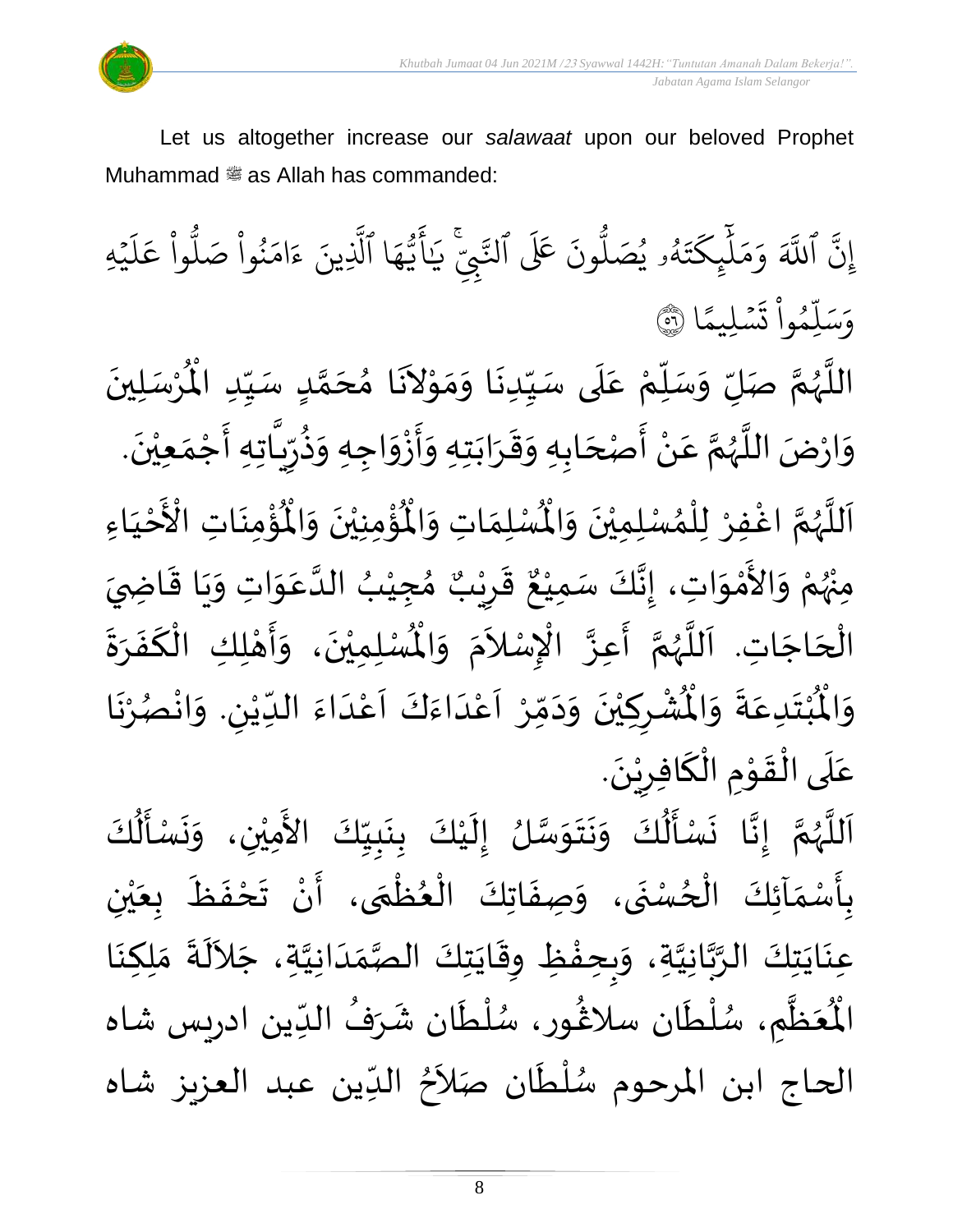

 $\ddot{\cdot}$ ة **ี**<br>ร ة<br>ح ِصِّ الحاج. اَللَّهُمَّ أَدِمِ الْعَوْنَ وَالْبِدَايَةَ وَالتَّوْفِيْقَ، وَال  $\frac{1}{2}$  $\ddot{\phantom{0}}$ ٝ<br>ؙ י<br>י  $\frac{1}{2}$  $\frac{1}{2}$  $\ddot{\cdot}$  $\ddot{\phantom{0}}$  $\frac{1}{1}$ ֦֧֦֧֦֧֝<u>֦</u>  $\frac{1}{2}$  $\ddot{\phantom{0}}$ י<br>י  $\frac{1}{2}$ ֦֧֦֧֧֧֧֧֧֟֟֓֟֓֟֓֟֓֟֓֟֓֟֓֟֓֟֓֟֓֟֓֟֓֟֓֟֓֟֓֟֓֟֓֟֩֕֟֓֟֓֝֟֓֟֓֝֟֓֟֓֝֟֓֝֬֟ ।<br>∕  $\sum_{i=1}^{n}$ ี<br>จั ر<br>ر<br>ر ہ<br>آ َ ى<br>وَالسَّلامَةَ مِنْكَ، لِوَلِيِّ عَهْدِ سلاغُور، ت**ڠك**و أَمِير شَاه اِبْنِ  $\frac{1}{2}$ َ ر<br>شم ٝ<br>ْ ِ<br>م ِّ ا<br>بر إ ์ $\frac{1}{2}$ ֦֧<u>֚</u>  $\ddot{\cdot}$  $\ddot{\ }$ ن<br>سا<br>سا  $\tilde{\cdot}$ ٝ<br>ؙ ।<br>ज السُّلْطَان شَرَفُ الدِّين ادريس شاه الحاج، فِيْ أَمْنٍ وَصَلاَحٍ  $\tilde{\phantom{a}}$  $\frac{1}{2}$ <u>رِ</u> ์<br>ำ ..<br>:<br>: ْ —<br>ب ُ ر<br>په  $\mathbf{r}$ ់<br>(  $\frac{3}{4}$ ِدٍ بِمَنِّكَ وَكَرَمِكَ يَا ذَاالْجَلالِ وَالإِكْرَامِ. اَللَّهُمَّ أَطِلُ ا<br>:<br>: ์<br>ถ .<br>پر<br>ر ب<br>تا َ ।<br>।<br>। ا<br>با  $\tilde{\cdot}$  $\overline{\phantom{a}}$ ֦֧֧֦֧֦֧֦֧֦֧֦֧֦֧֦֧֦֧֦֧֧֦֧֟֝֟֓֟֓֓֝֟֓֜֓֟֓<br>**֧**  $\ddot{\cdot}$  $\ddot{\phantom{0}}$ َ  $\tilde{\cdot}$ ِّ<br>ِ∙  $\frac{1}{2}$  $\sum_{i=1}^{n}$  $\frac{1}{1}$ ِفي  $\overline{\mathsf{L}}$ ِ<br>م ع  $\ddot{\ }$ و ໍ່<br>່ غ ِّ<br>ا  $\frac{1}{2}$ بلاً  $\tilde{\cdot}$ ا مُصْلِحَيْنِ لِلْمُوَظَّفِيْنَ وَالرَّعِيَّةِ وَالْبِلاَدِ، وَ  $\tilde{\phantom{a}}$ ֦֧֦֧֦֧֦֧֝<u>֦</u> ا<br>ا ្វ<br>វ ہ<br>پ ์  $\ddot{\phantom{0}}$ ْ ً<br>أ  $\frac{1}{2}$ ›<br>ለ ់<br>( ْ ي  $\overline{\phantom{a}}$  $\frac{1}{2}$  $\frac{1}{\lambda}$ م<br>م ़<br>ै و<br>گھ رَ ْ ه<br>لم ر<br>م ع ا<br>م مَقَاصِدَهُمَا لِطَرِيقِ الْهُدَى وَالرَّشَادِ.  $\frac{1}{2}$ ُ  $\frac{1}{1}$  $\frac{1}{2}$  $\frac{1}{2}$ .<br>په  $\tilde{\cdot}$  $\frac{1}{1}$ ر<br>ر<br>ر ֦֧֦֧֦֧֦֧֦֧֦֧֦֧֝֟֓֟֓֓֟֓֟֓֟֓֟֓֟֓֟֓֟֓֟֓֟֓֟֓֟֓֝֟֓<br>**֓**֓֡֘֩֩֡֡֘ <u>ر</u>

O Allah, You are the Lord that is All Mighty, we are grateful to You for having bestowed upon us *rahmah* and blessings upon this state that continues to prosper and progress, and that its residents remain united, under the auspices and leadership of our Ruler as the Head of Islamic affairs in this state.

O Allah, make us among Your slaves whom are always exalting Your Word and Religion. Keep us away from groups and those that like to criticize, curse, and insult Your Religion.

O Allah, grant us guidance in performing the five obligatory prayers in congregation, fulfilling *zakaat* through Selangor *Zakaat* Board (LZS), and give away our wealth and endowment (*waqf*) through *Perbadanan Wakaf Selangor* (Selangor Endowment Corporation) and *Tabung Infak Jariah Umat Islam Selangor* (TIJARI, Selangor Continuous Charity for Muslims Fund), and to the orphans through Darul Ehsan Islamic Foundation (YIDE).